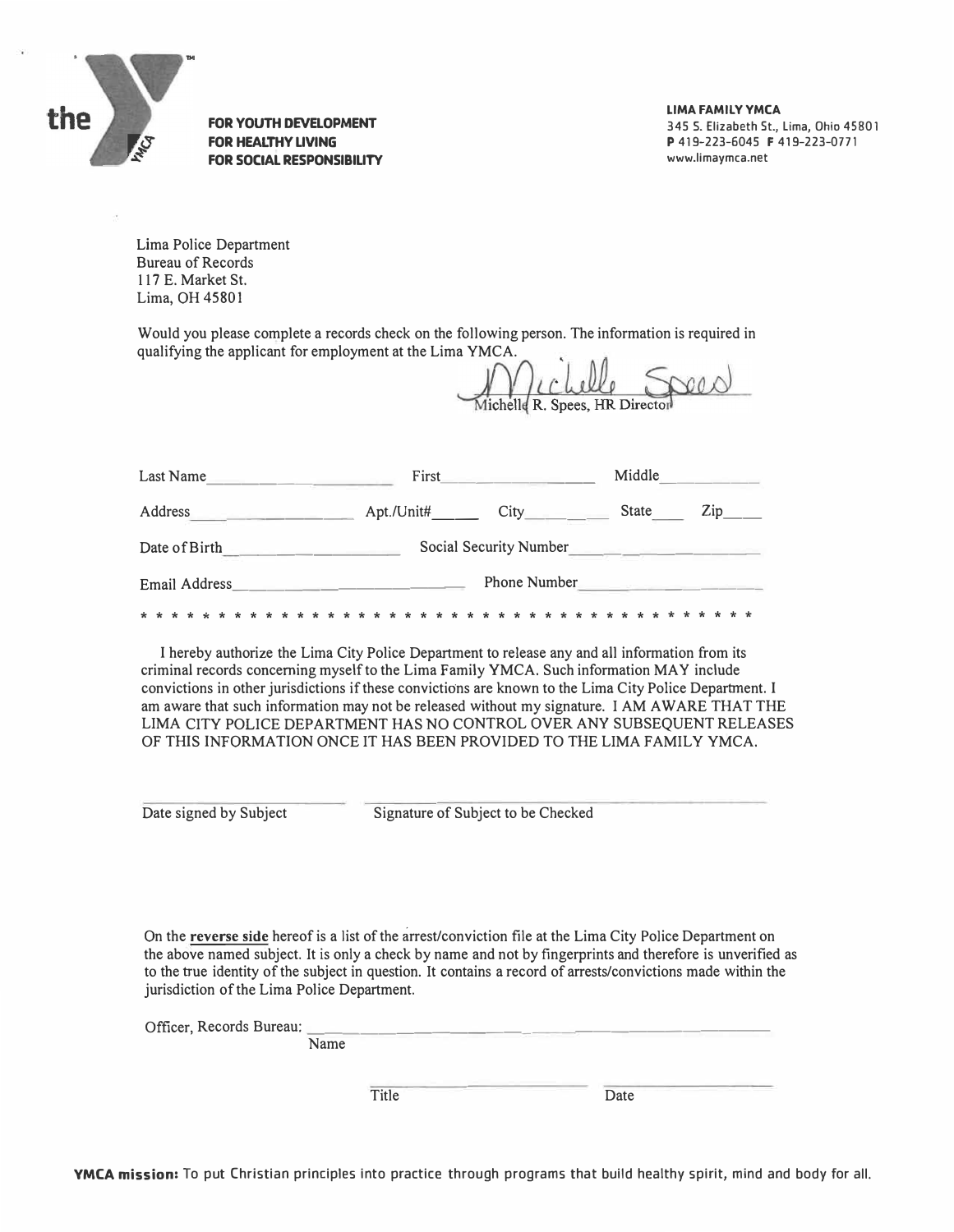

**FOR YOUTH DEVELOPMENT® FOR HEALTHY LIVING FOR SOCIAi. RESPONSIBILITY** 

## **AUTHORIZATION AND ACKNOWLEDGMENT REGARDING BACKGROUND INVESTIGATION**

**I acknowledge receipt of the DISCLOSURE REGARDING BACKGROUND INVESTIGATION, "A SUMMARY OF YOUR RIGHTS UNDER THE FAIR CREDIT REPORTING ACT", "ADDITIONAL STATE LAW NOTICES" and certify that I have read and understand those documents. I hereby authorize the Lima Family YMCA ("the Company") to obtain "consumer reports" and/or "investigative consumer reports" about me at any time after receipt of this authorization and, if I am hired, throughout my employment. To this end, I hereby authorize, without reservation, any law enforcement agency, administrator, state or federal agency, military branch, institution, school or university (public or private), information service bureau, past or present employer or supervisor, private business, insurance company or personal reference, and/or other persons to furnish any and all background information requested by BIB, additional thirdparty organizations acting on behalf of the Company, and/or the Company itself. I agree that a facsimile ("fax'') or photographic copy or digital copy of this Authorization shall be as valid as the original.** 

| Date: |                |  |
|-------|----------------|--|
|       |                |  |
|       | Date of Birth: |  |

**Please check this box if you are a Minnesota or Oklahoma applicant or employee and would like to receive a copy of a consumer report if one is obtained by the Company ....** 

**Please check this box if you are a California applicant or employee and you would like to receive a copy of an investigative consumer report or consumer credit report if one is obtained by the Company at no charge whenever you have a right to receive such a copy under California law. By signing above, you also acknowledge receipt of the NOTICE REGARDING BACKGROUND INVESTIGATION PURSUANT TO CALIFORNIA LAW**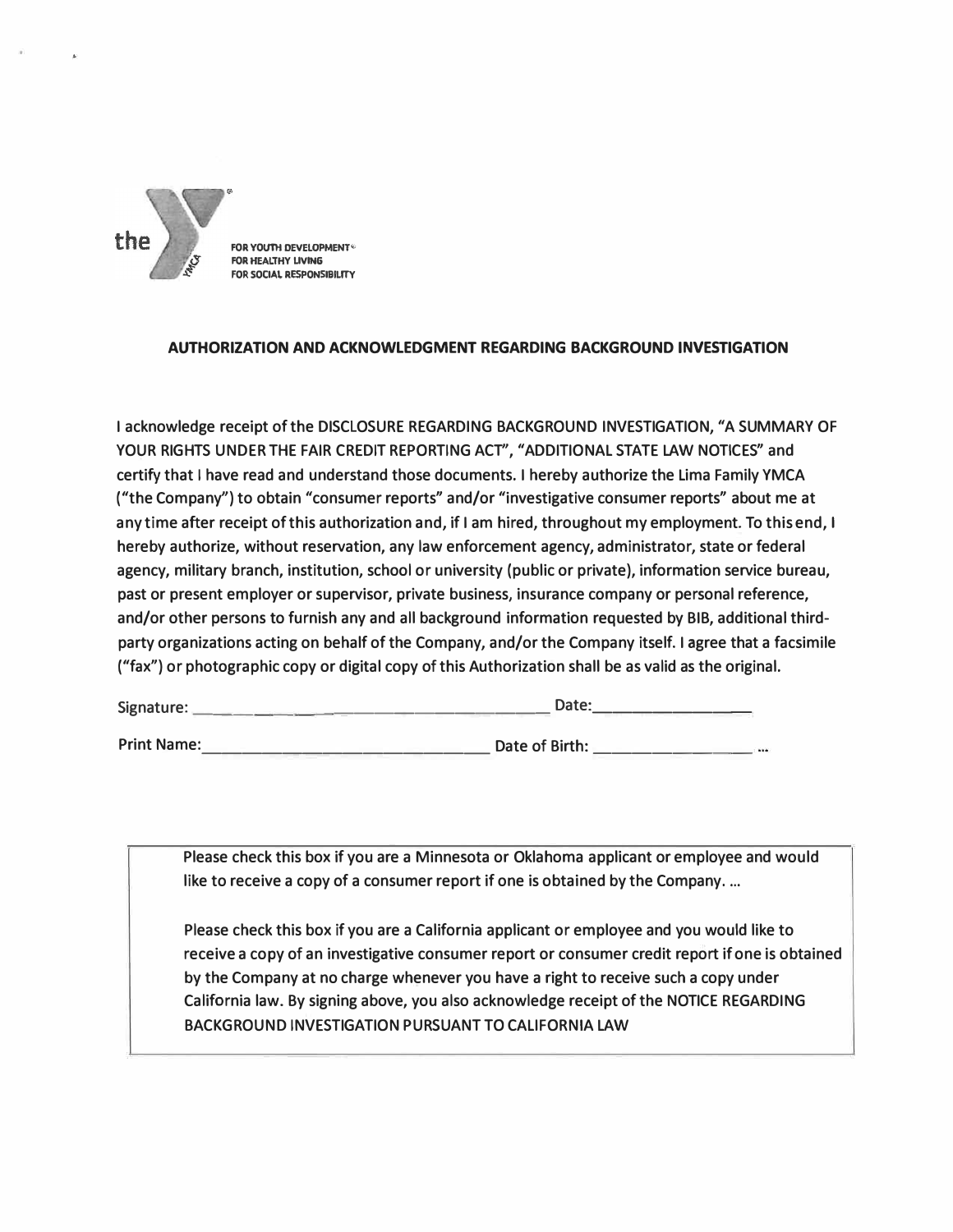

 $\mathcal{I}=\mathcal{I}=\mathcal{I}$ 

FOR YOUTH DEVELDPMENT*"*<br>FOR HEALYHY LIVING<br>FOR SOCIAL RESPONSIBIL<sub></sub>ITY

| please complete the information below and include all past or current names used (e.g., maiden, surname, alias). |                     |                  |        |               |      |  |
|------------------------------------------------------------------------------------------------------------------|---------------------|------------------|--------|---------------|------|--|
| <b>First</b><br><b>Last Name</b>                                                                                 |                     |                  | Middle |               |      |  |
| <b>Last Name</b>                                                                                                 |                     | First            |        | <b>Middle</b> |      |  |
| <b>Last Name</b>                                                                                                 | <b>First</b>        |                  | Middle |               |      |  |
| <b>Home Street Address</b>                                                                                       |                     | Apartment/Unit # |        |               |      |  |
| <b>City</b>                                                                                                      |                     | <b>State</b>     |        | Zip           |      |  |
| <b>Email Address</b><br>Phone                                                                                    |                     |                  |        |               |      |  |
| Date of Birth                                                                                                    | Social Security No. |                  |        | Gender        | Race |  |

 $\epsilon$ 

 $\sim 10^{-11}$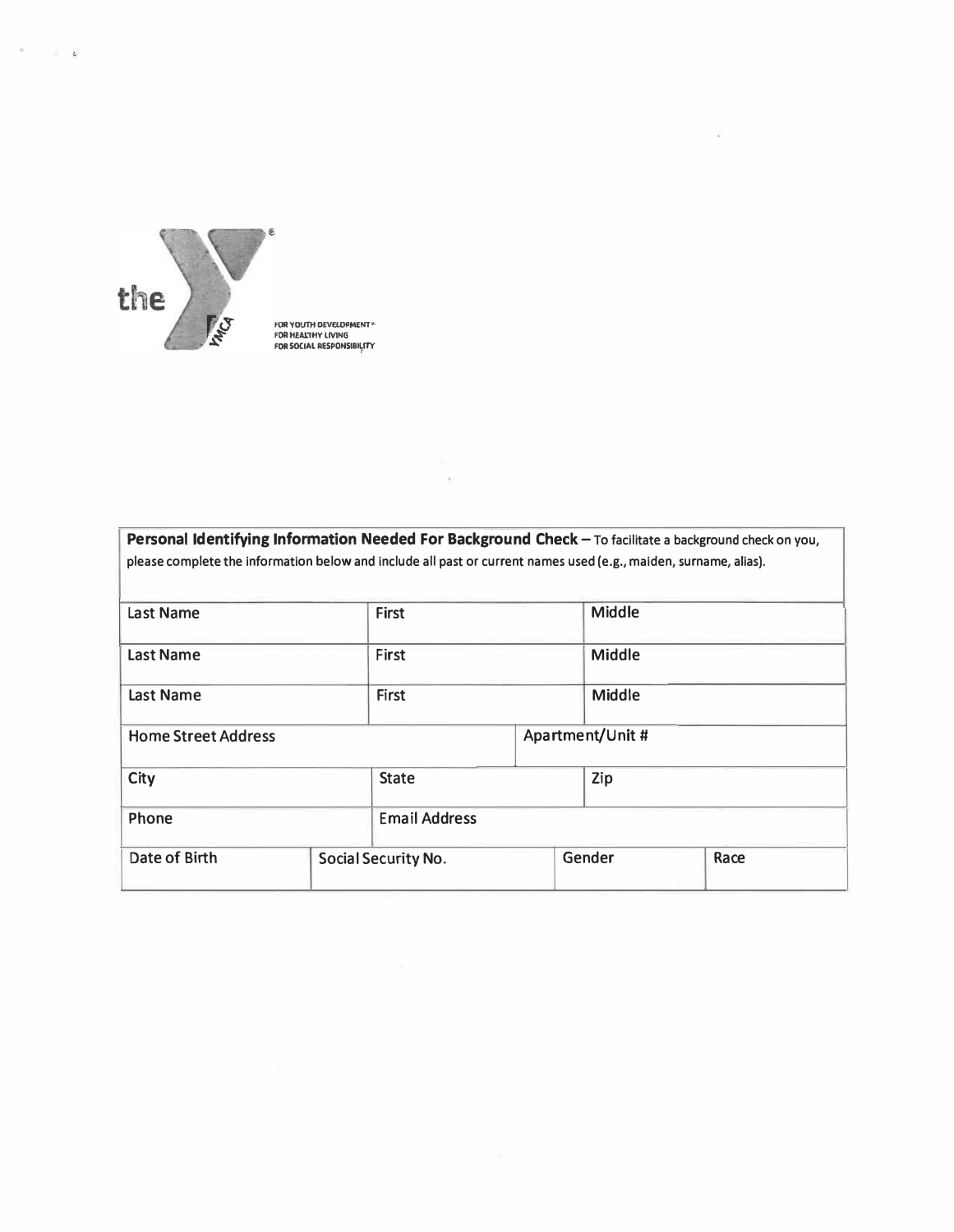## **DISCLOSURE REGARDING BACKGROUND INVESTIGATION:**

The Lima Family YMCA, may obtain information about you from a consumer reporting agency for employment purposes. Thus, you may be the subject of a "consumer report" and/or an "investigative consumer report" which may include information about your character, general reputation, personal characteristics, and/or mode of living, and which can involve personal interviews with sources such as your neighbors, friends or associates. These reports may contain information regarding your criminal history, credit history, motor vehicle records ("driving records"), verification of your education or employment history or other background checks. You have the right, upon written request made within a reasonable time after receipt of this notice, to request disclosure of the nature and scope of any investigative consumer report. Please be advised that the nature and scope of the most common form of investigative consumer report obtained with regard to applicants for employment is an investigation into your employment history conducted by Background Investigation Bureau, LLC, **("BIB"),** 9710 Northcross Center Court, Huntersville, NC 28078, (877) 439-3900. You should carefully consider whether to exercise your right to request disclosure of the nature and scope of any investigative consumer report.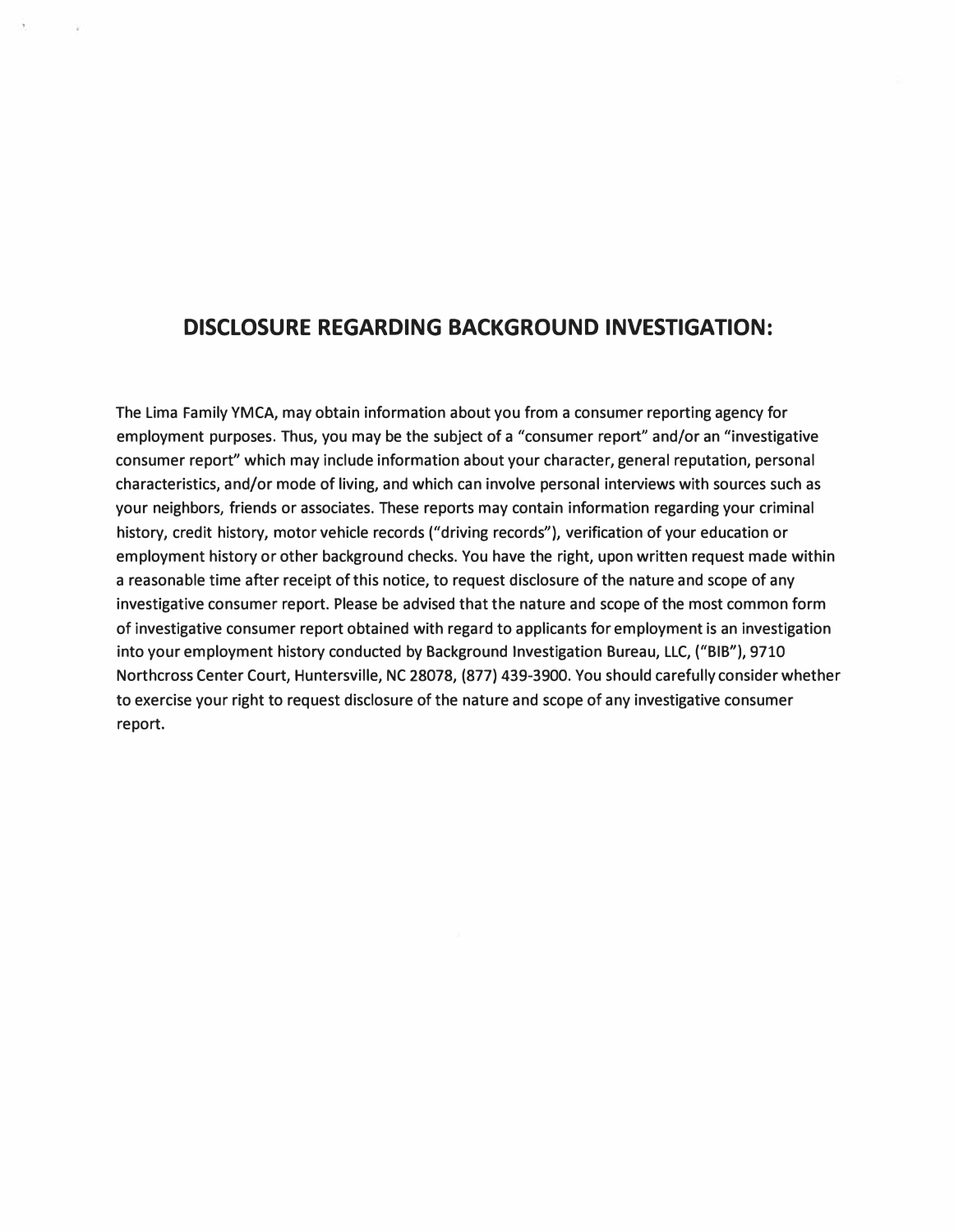Para información en español, visite www.consumerfinance.gov/learnmore o escribe a la *Consumer Financial Protection Bureau, 1700 G Street N. W., Washington, DC 20552.* 

## **A Summary of Your Rights Under the Fair Credit Reporting Act**

The federal Fair Credit Reporting Act (FCRA) promotes the accuracy, fairness, and privacy of information in the files of consumer reporting agencies. There are many types of consumer reporting agencies, including credit bureaus and specialty agencies (such as agencies that sell information about check writing histories, medical records, and rental history records). Here is a summary of your major rights under FCRA. **For more information, including information about additional rights, go to www.consumerfinance.gov/learnmore or write to: Consumer Financial Protection Bureau, 1700 G Street N.W., Washington,** DC **20552.** 

- **You must be told if information in your file has been used against you.** Anyone who uses a credit report or another type of consumer report to deny your application for credit, insurance, or employment – or to take another adverse action against you – must tell you, and must give you the name, address, and phone number of the agency that provided the information.
- **You have the right to know what is in your file.** You may request and obtain all the information about you in the files of a consumer reporting agency (your "file disclosure"). You will be required to provide proper identification, which may include your Social Security number. In many cases, the disclosure will be free. You are entitled to a free file disclosure if:
	- o a person has taken adverse action against you because of information in your credit report;
	- o you are the victim of identity theft and place a fraud alert in your file;
	- o your file contains inac�urate information as a result of fraud;
	- o you are on public assistance;
	- o you are unemployed but expect to apply for employment within 60 days.

In addition, all consumers are entitled to one free disclosure every 12 months upon request from each nationwide credit bureau and from nationwide specialty consumer reporting agencies. See www.consumerfinance.gov/learnmore for additional information.

- **You have the right to ask for a credit score.** Credit scores are numerical summaries of your credit-worthiness based on information from credit bureaus. You may request a credit score from consumer reporting agencies that create scores or distribute scores used in residential real property loans, but you will have to pay for it. In some mortgage transactions, you will receive credit score information for free from the mortgage lender.
- **You have the right to dispute incomplete or inaccurate information.** If you identify information in your file that is incomplete or inaccurate, and report it to the consumer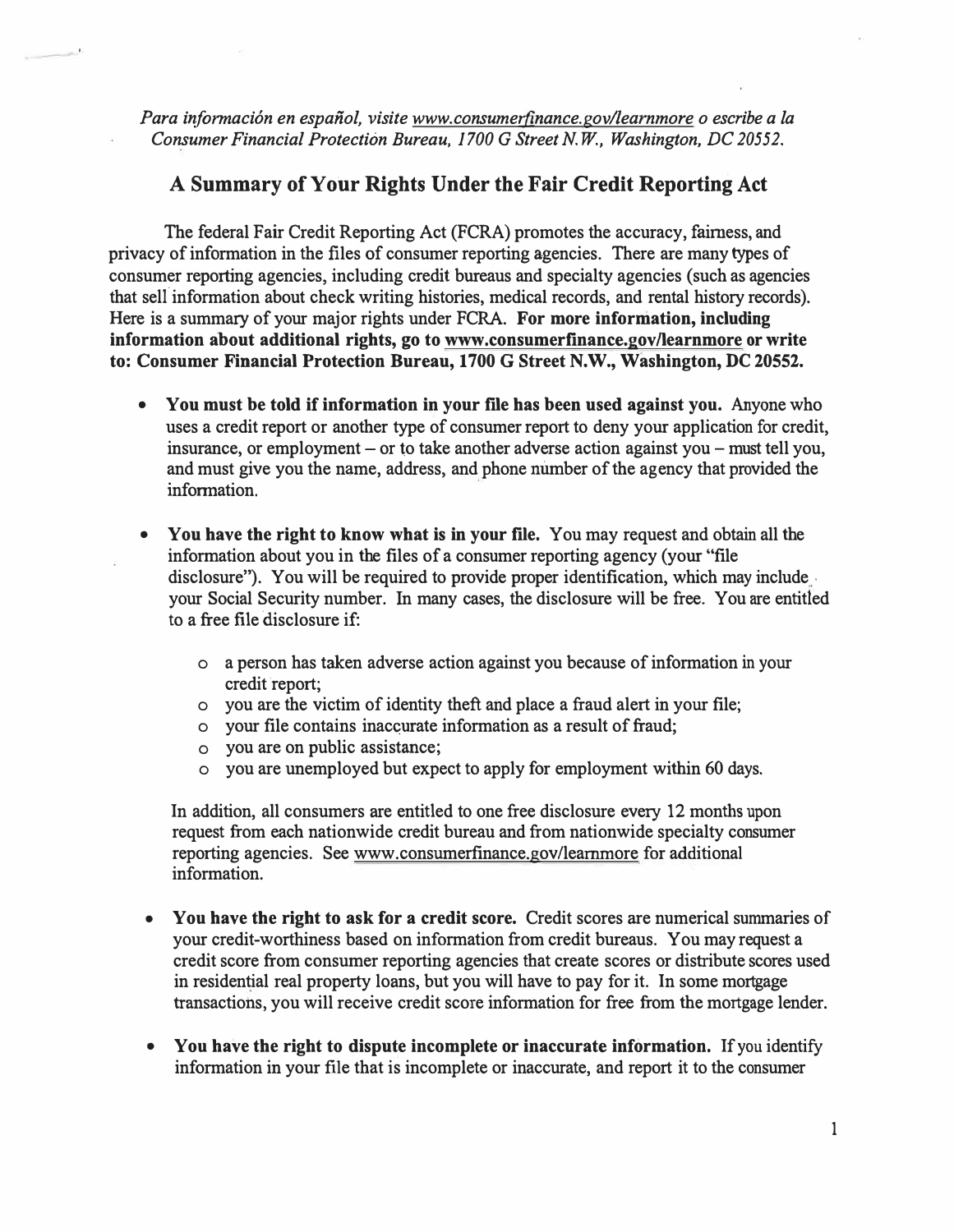**reporting agency, the agency must investigate unless your dispute is frivolous. See www.consumerfinance.gov/learnmore for an explanation of dispute procedures.** 

- **• Consumer reporting agencies must correct or delete inaccurate, incomplete, or unverifiable information. Inaccurate, incomplete, or unverifiable information must be removed or corrected, usually within 30 days. However, a consumer reporting agency may continue to report information it has verified as accurate.**
- **• Consumer reporting agencies may not report outdated negative information. In most cases, a consumer reporting agency may not report negative information that is more than seven years old, or bankruptcies that are more than 10 years old.**
- **• Access to your file is limited. A consumer reporting agency may provide information about you only to people with a valid need - usually to consider an application with a creditor, insurer, employer, landlord, or other business. The FCRA specifies those with a valid need for access.**
- **• You must give your consent for reports to be provided to employers. A consumer reporting agency may not give out information about you to your employer, or a potential employer, without your written consent given to the employer. Written consent generally is not required in the trucking industry. For more information, go to www.consumerfinance.gov/learnmore.**
- **• You may limit "prescreened" offers of credit and insurance you get based on information in your credit report. Unsolicited "prescreened" offers for credit and insurance must include a toll-free phone number you can call if you choose to remove your name and address form the lists these offers are based on. You may opt out with the nationwide credit bureaus at 1-888-5-0PTOUT (I-888-567-8688).**
- **• The following FCRA right applies with respect to nationwide consumer reporting agencies:**

CONSUMERS HAVE THE RIGHT TO OBTAIN A SECURITY FREEZE

**You have a right to place a "security freeze" on your credit report, which will prohibit a consumer reporting agency from releasing information in your credit report without your express authorization. The security freeze is designed to prevent credit, loans, and services from being approved in your name without your consent. However, you should be aware that using a security freeze to take control over who gets access to the personal and fmancial information in your credit report may delay, interfere with, or prohibit the timely approval of any subsequent request or application you make regarding a new loan, credit, mortgage, or any other account involving the extension of credit.** 

**As an alternative to a security freeze, you have the right to place an initial or extended fraud alert on your credit file at no cost. An initial fraud alert is a I-year alert that is**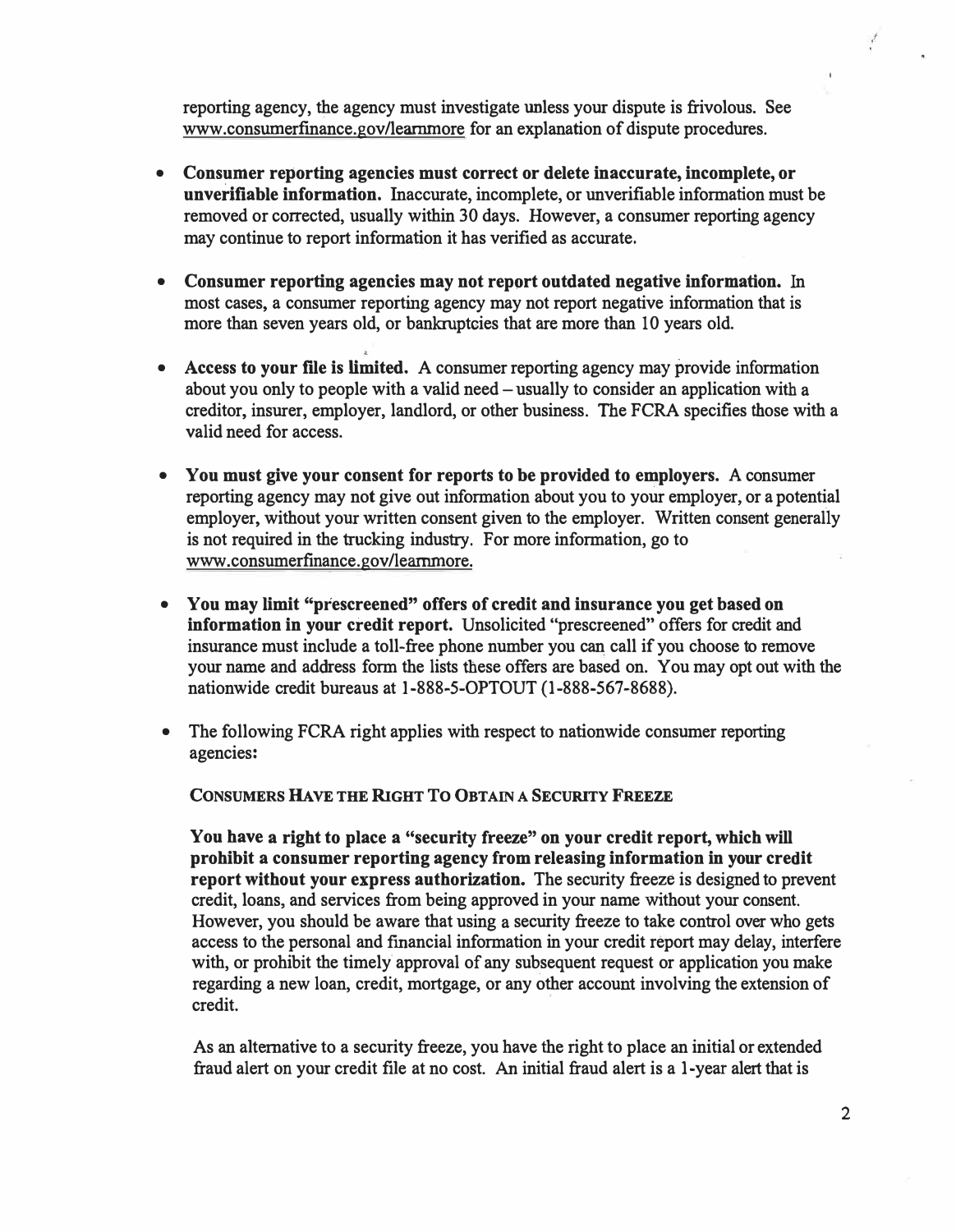placed on a consumer's credit file. Upon seeing a fraud alert display on a consumer's credit file, a business is required to take steps to verify the consumer's identity before extending new credit. If you are a victim of identity theft, you are entitled to an extended fraud alert, which is a fraud alert lasting 7 years.

A security freeze does not apply to a person or entity, or its affiliates, or collection agencies acting on behalf of the person or entity, with which you have an existing account that requests information in your credit report for the purposes of reviewing or collecting the account. Reviewing the account includes activities related to account maintenance, monitoring, credit line increases, and account upgrades and enhancements.

- **You may seek damages from violators.** If a consumer reporting agency, or, in some cases, a user of consumer reports or a furnisher of information to a consumer reporting agency violates the FCRA, you may be able to sue in state or federal court.
- **Identity theft victims and active duty military personnel have additional rights.** For more information, visit www.consumerfinance.gov/learnmore.

**States may enforce the FCRA, and many states have their own consumer reporting laws. In some cases, you may have more rights under state law. For more information, contact your state or local consumer protection agency or your state Attorney General. For information about your federal rights, contact:**